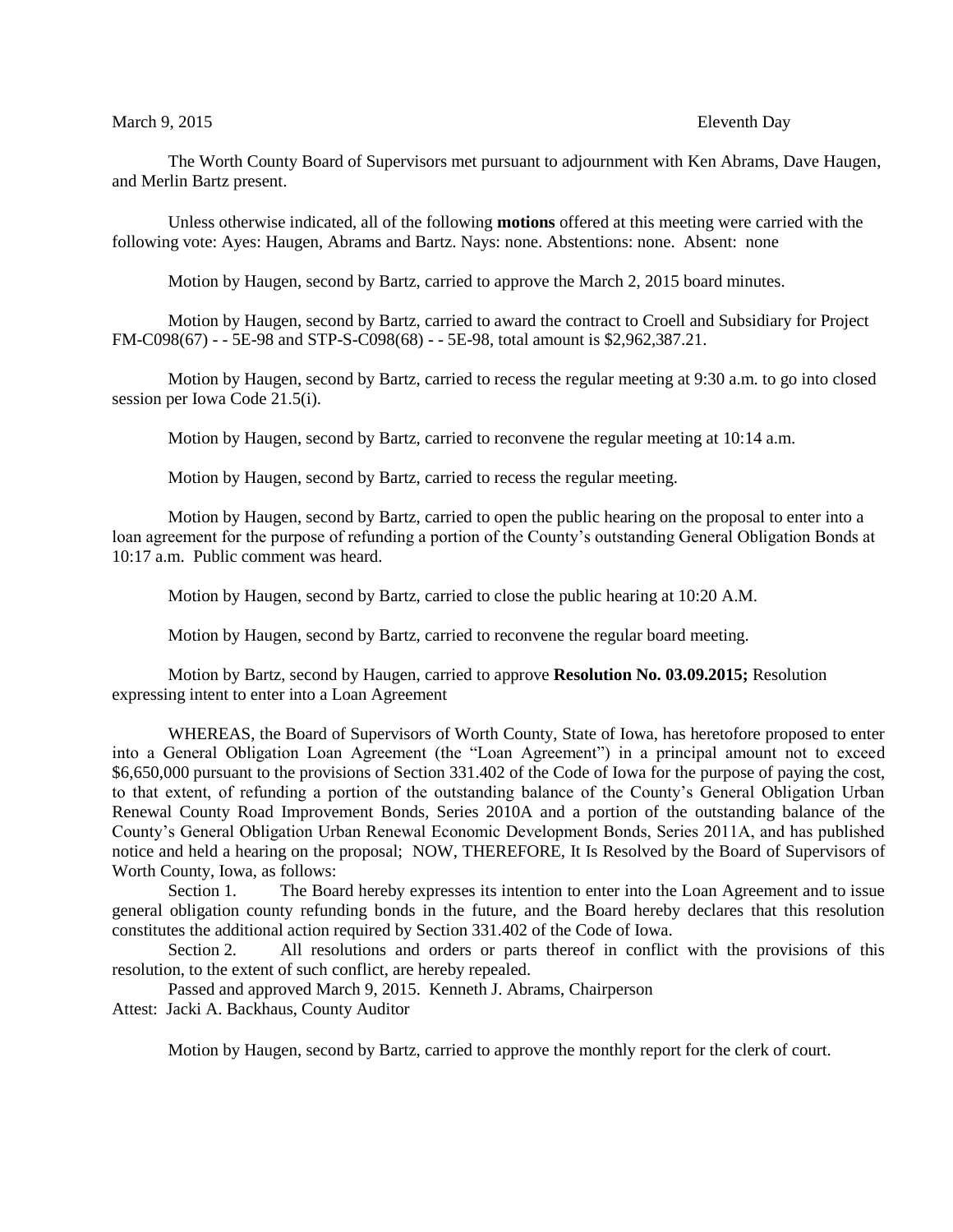The following claims were approved:

| A & I Auto Body Inc                | Service-Con      | 1,994.64   |
|------------------------------------|------------------|------------|
| AT&T                               | Service-E911     | 34.24      |
| Abrams, Kenneth                    | Mileage-Sup      | 614.64     |
| Ag Power Enterprises Inc           | Service-Con      | 768.02     |
| <b>Alliant Energy</b>              | Service-Shf      | 8,665.13   |
| B & J Water Conditioning Inc       | Service-Shf      | 208.00     |
| Backhaus, Brett                    | Reimb-Con        | 99.97      |
| <b>Bcn</b> Telecom                 | Service-Gsr      | 123.46     |
| Beenken, Richard                   | Service-Shf      | 230.00     |
| Berge, Larry                       | Fuel-Eng         | 21,921.12  |
| <b>Black Hills Energy Inc</b>      | Service-Soc      | 1,718.42   |
| Bp                                 | Fuel-Eng         | 63.82      |
| Brown Supply Co.                   | Parts-Eng        | 255.95     |
| <b>Businessware Solutions Inc</b>  | Service-Dap      | 25.19      |
| Butler, Lynn                       | Safety-Eng       | 150.00     |
| <b>Card Center</b>                 | Equip-Dap        | 2,505.97   |
| Carpenter Uniform Co               | Service-Shf      | 223.80     |
| <b>Carquest Auto Parts Inc</b>     | Supplies-Con     | 249.89     |
| <b>Cemstone Concrete Materials</b> |                  | 824.85     |
|                                    | Supplies-Eng     | 41.06      |
| Centurylink                        | Service-Eng      |            |
| <b>Certified Laboratories</b>      | Supplies-Eng     | 142.00     |
| Cintas Corporation                 | Service-Eng      | 128.97     |
| City Of Fertile                    | Rutf-Eng         | 1,525.98   |
| City Of Grafton                    | Rutf-Eng         | 877.19     |
| City Of Hanlontown                 | Rutf-Eng         | 356.60     |
| City Of Joice                      | Rutf-Eng         | 862.07     |
| <b>City Of Kensett</b>             | Service-Eng      | 464.01     |
| <b>City Of Manly</b>               | Service-Eng      | 44.51      |
| City Of Northwood                  | Service-Vaf      | 318.10     |
| <b>Compass Minerals</b>            | Supplies-Eng     | 105,724.00 |
| Dave Syverson Inc                  | Parts Credit-Eng | 1,854.47   |
| <b>Electronic Engineering</b>      | Service-Dap      | 154.90     |
| Fertile Fire Dept                  | Reimb-E911       | 2,000.00   |
| Galls, Llc                         | Supplies-Shf     | 72.86      |
| Gardner, Criss                     | Edu-Shf          | 1,200.00   |
| Greve Law Office                   | Exp-Aty          | 104.50     |
| Haugen, David                      | Mileage-Sup      | 64.48      |
| Healthworks                        | Service-Con      | 451.00     |
| Huber Supply Co Inc                | Service-Eng      | 105.00     |
| Ia Law Enforcement Academy         | Edu Credit-Shf   | 120.00     |
| Ia Secretary Of State              | Service-Aty      | 30.00      |
| <b>Interstate Motor Trucks Inc</b> | Parts-Eng        | 350.07     |
| Isaca                              | Edu-Aud          | 35.00      |
| Kruger, Thomas                     | Supplies-Con     | 60.00      |
| Lake Mills Lumber Co               | Supplies-Eng     | 56.00      |
| Larsen Plumbing & Heating Inc      | Service-Eng      | 856.99     |
| Lea Mobile Glass Inc               | Service-Eng      | 166.92     |
| Mail Services Llc                  | Service-Trs      | 285.13     |
| <b>Manly Junction Signal</b>       | Service-Asr      | 630.51     |
| Marco Inc                          | Service-Trs      | 293.82     |
| Matt Parrott/Storey Kenworthy      | Service-Trs      | 42.50      |
|                                    |                  |            |